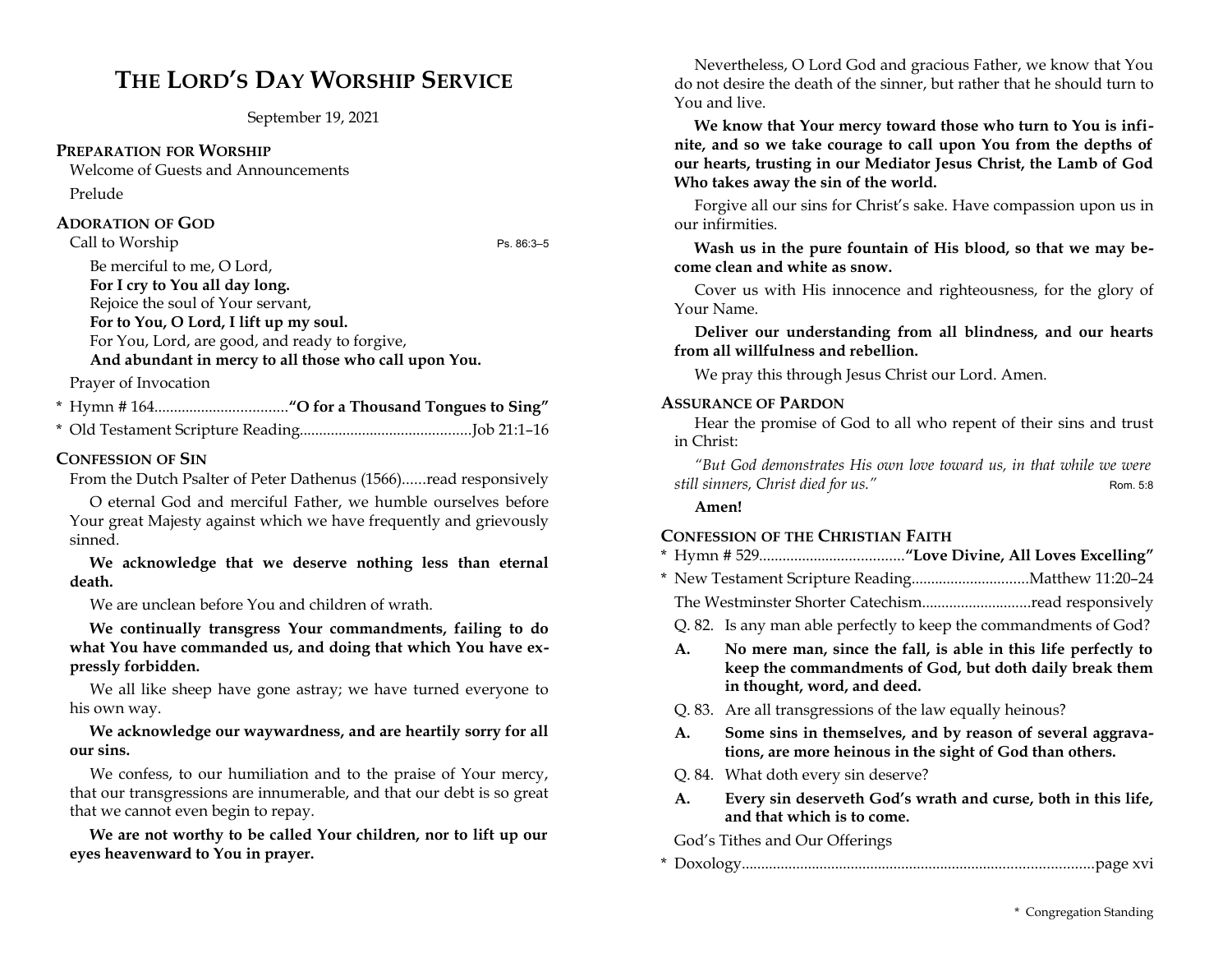| * Offertory Prayer             |
|--------------------------------|
|                                |
| <b>MEANS OF GRACE</b>          |
| Prayer of Intercession         |
|                                |
|                                |
| Sacrament of the Lord's Supper |
| <b>RESPONSE AND BLESSING</b>   |
|                                |
|                                |

\* Benediction

\* Congregational Threefold Amen

## Mark 9:38–42 (NKJV)

<sup>38</sup> Now John answered Him, saying, "Teacher, we saw someone who does not follow us casting out demons in Your name, and we forbade him because he does not follow us." <sup>39</sup> But Jesus said, "Do not forbid him, for no one who works a miracle in My name can soon afterward speak evil of Me. <sup>40</sup> For he who is not against us is on our side. <sup>41</sup> For whoever gives you a cup of water to drink in My name, because you belong to Christ, assuredly, I say to you, he will by no means lose his reward. <sup>42</sup> "But whoever causes one of these little ones who believe in Me to stumble, it would be better for him if a millstone were hung around his neck, and he were thrown into the sea.

## **Contact Information**

DeRidder Presbyterian Church 257 Church Street DeRidder, Louisiana 70634 Phone: (337) 462–3911 email: pastor@deridderpresbyterian.org

**www.DeRidderPresbyterian.org**

**Jones**<br>graphics

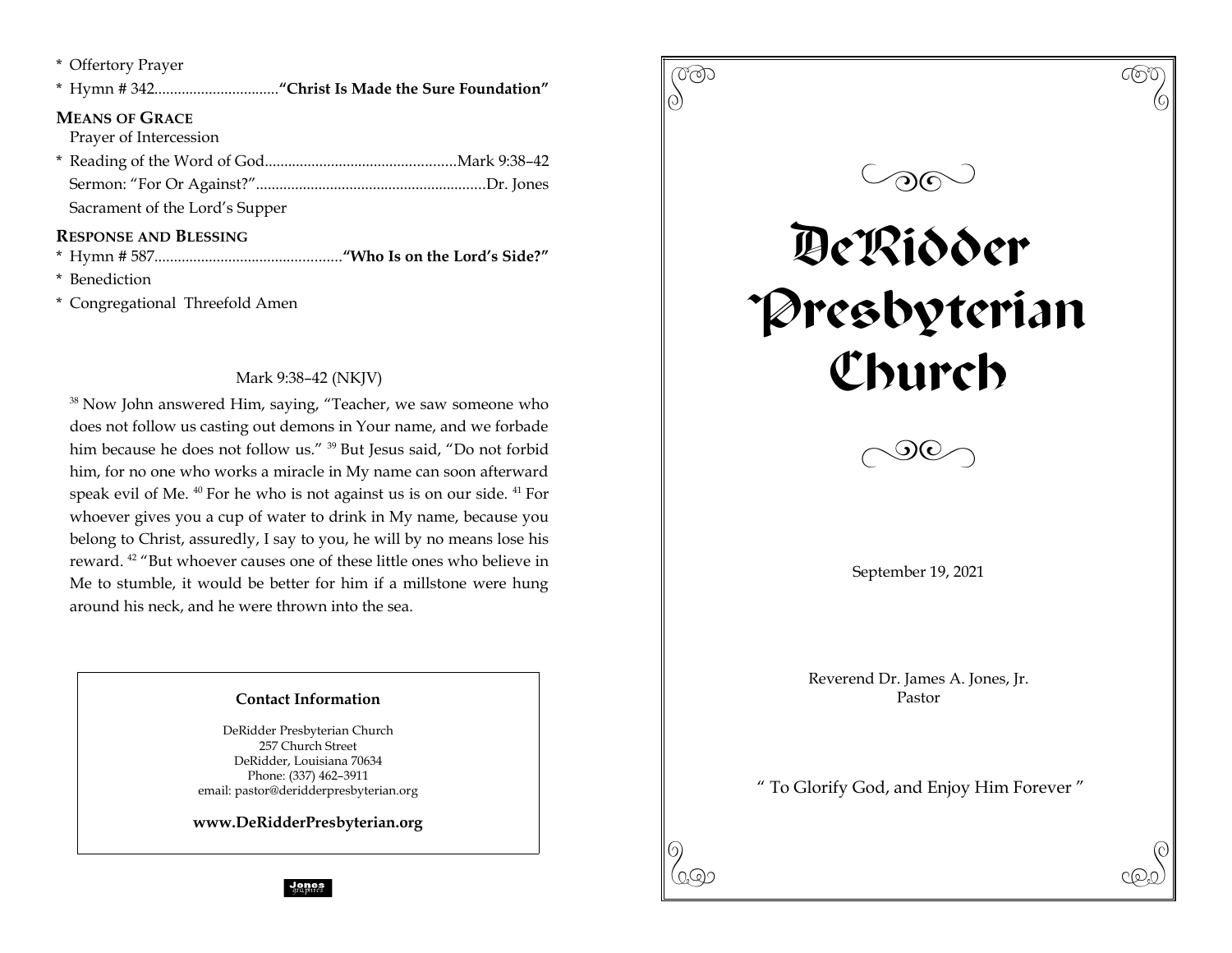## DeRidder Presbyterian Church Announcements

#### **September 19, 2021**

We welcome all worshipers, especially our new visitors. Please talk to the pastor about scheduling a visit in your home this week.

**COMMUNION**—We observe the Lord's Supper each Lord's Day during our corporate worship. The center cups contain grape juice for those who cannot partake of the wine in good conscience.

**SCRIPTURE READINGS** — Please take the time now to mark the places in your Bibles for the Scripture readings later in the service.

**MEAL**—Today we will have a Fellowship Meal following the morning service. Everyone is invited to stay.

**HAPPY BELATED BIRTHDAY** — Happy Belated Birthday to Azrael Stumpff, last Wednesday, September 15, 2021.

**BIBLE STUDY**—This Wednesday we will continue our Bible Study. Please continue with Chapter 2 from the *Grace Essentials* series, "Living with the Living God."

## Weekly Schedule

#### **Sunday**

| This Sunday the URL for YouTube is:https://youtu.be/_x9g7cM5qvY |  |
|-----------------------------------------------------------------|--|

#### **Wednesday**

#### **Community Pregnancy Center**

420 McMahon Street DeRidder, Louisiana 70634 (337) 463–9500

Office Hours: Tues. and Wed. 8:30 A.M. to 3:30 P.M.

## DeRidder Presbyterian Church Prayer Requests

#### **THE CHURCH**

|                     | Pastor Wang Yi & Early Rain Covenant Church, China                         |  |  |  |
|---------------------|----------------------------------------------------------------------------|--|--|--|
|                     | Pastor James Coates & GraceLife Church, Canada                             |  |  |  |
|                     | Pastor Steve Richardson (Vanguard Presbytery), Canada                      |  |  |  |
| <b>MISSIONARIES</b> |                                                                            |  |  |  |
|                     |                                                                            |  |  |  |
|                     | Bill CarrMokahum Ministry Center (Native American Ministry) in Bemidji, MN |  |  |  |
|                     |                                                                            |  |  |  |

Scott Clement...................................(RE Plains PCA, Zachary) Navojoa, Sonora, Mexico Pregnancy Care Center.....................Financial needs; wisdom for board and volunteers

### **CHILDREN & GRANDCHILDREN**

### **(Under Age 20)**

| Laynie Burch (non com member)  | Matthew Lungrin (com member)     |
|--------------------------------|----------------------------------|
| Abigail Godwin (assoc member)  | Theresa Lungrin (non com member) |
| Abigail Holly (non com member) | Aria Morrison (non com member)   |
| Andrew Holly (com member)      | Cora Saladin (assoc member)      |
| Noah Holly (com member)        | Evelyn Saladin (assoc member)    |
| Stephen Holly (com member)     |                                  |

#### **SERVICE MEN & WOMEN**

#### **GENERAL HEALTH & OTHER CONCERNS**

| Rowan Stumpff (5 yrs. old) & familyTerminal neurological disorder |
|-------------------------------------------------------------------|
|                                                                   |

#### **CANCER**

| Rita MunsonOvarian Clear Cell Carcinoma (OCCC); immunotherapy success |  |
|-----------------------------------------------------------------------|--|
|                                                                       |  |
|                                                                       |  |
|                                                                       |  |